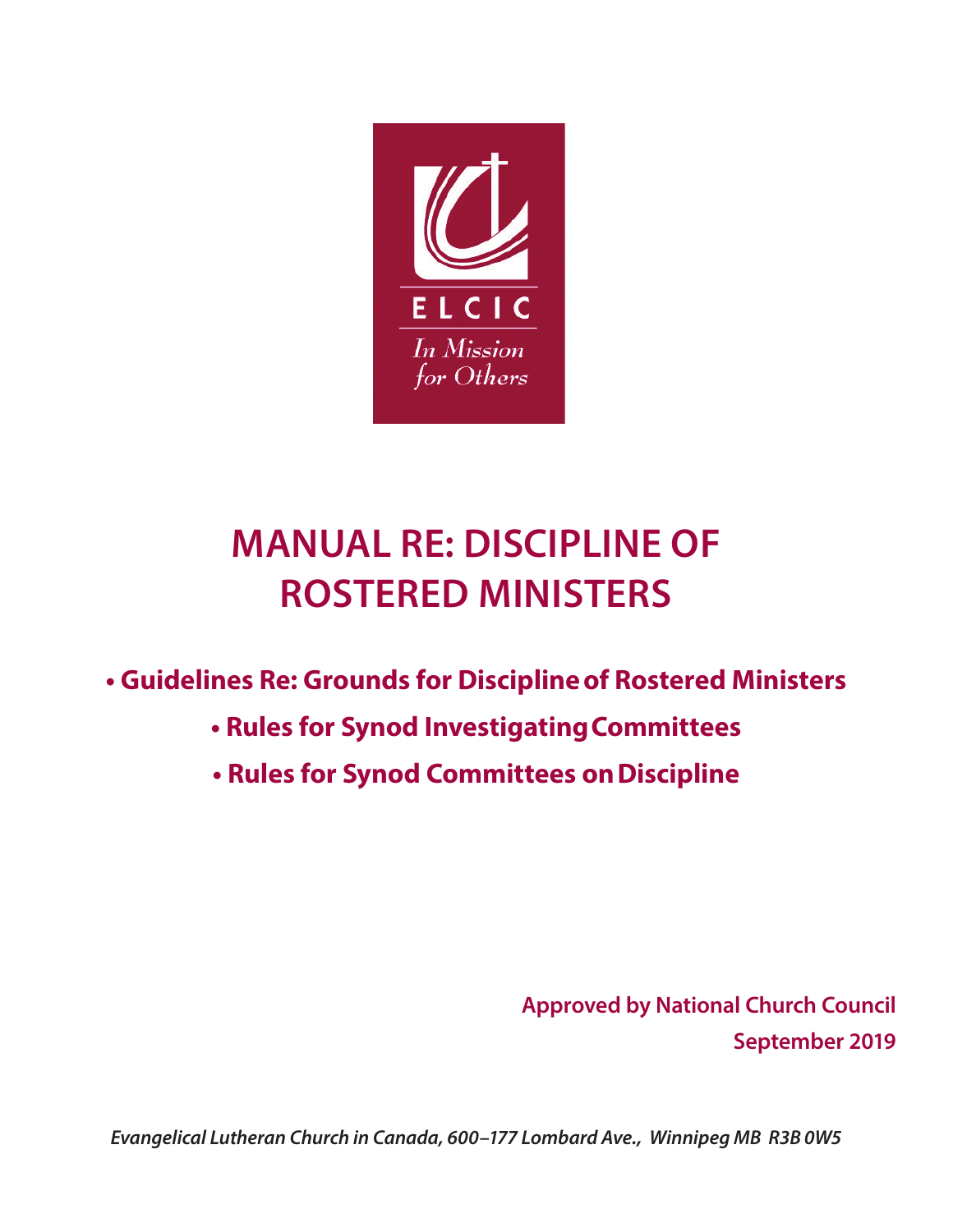# **EVANGELICAL LUTHERAN CHURCH IN CANADA MANUAL RE DISCIPLINE OF ROSTERED MINISTERS**

## **GUIDELINES RE: GROUNDS FOR DISCIPLINE OF ROSTERED MINISTERS**

These guidelines describe the suggested grounds for which pastoral and diaconal ministers, hereafter referred to together as rostered ministers, may be subject to discipline according to the practice of ELCIC and the Synods. Their purpose is juridical: to assist in the processes of consultation, discipline, and appeals. These Guidelines are separate from various procedures and guidelines which may be established by ELCIC or a Synod to deal with matters such as alleged sexual abuse or harassment and which are intended to ensure compliance with civil law and to provide a pastoral response.

#### **Grounds for discipline of rostered ministers are as follows:**

- **1. Preaching or teaching in conflict with the faith confessed by the ELCIC** shall be grounds for discipline of rostered ministers.
- **2. Conduct unbecoming a rostered minister** shall be grounds for discipline of rostered ministers. Kinds of behaviour which are incompatible with the character of the ministerial function include, but are not limited to:

#### **a. Conviction of a Criminal Offense**

Society has placed a high premium upon the role of law in regulating the rights and duties of individuals. This includes laws that define certain conduct as a criminal offense. The commission of an indictable offence, in the absence of some reasonable explanation for such conduct, is conduct unbecoming a rostered minister and grounds for discipline.

#### **b. Membership in Organizations**

No rostered minister shall belong to any organization that in its documents, rites or practices contradicts the Gospel of salvation through faith in Jesus Christ.

#### **c. Confidential Communications**

Rostered ministers shall respect a confidential confessional communication and may not disclose such communication, except with the express permission of the person involved, or where required by law, or in order to prevent the commission of a crime.

#### **d. Relationship to Family**

Rostered ministers, whether married or single, are expected to uphold Christian ideals of marriage in their public ministry as well as in private life.

A rostered minister's spouse and children, are to be regarded by the minister with love, respect, and commitment.

Any departure from this normative behaviour shall be considered conduct unbecoming a rostered minister.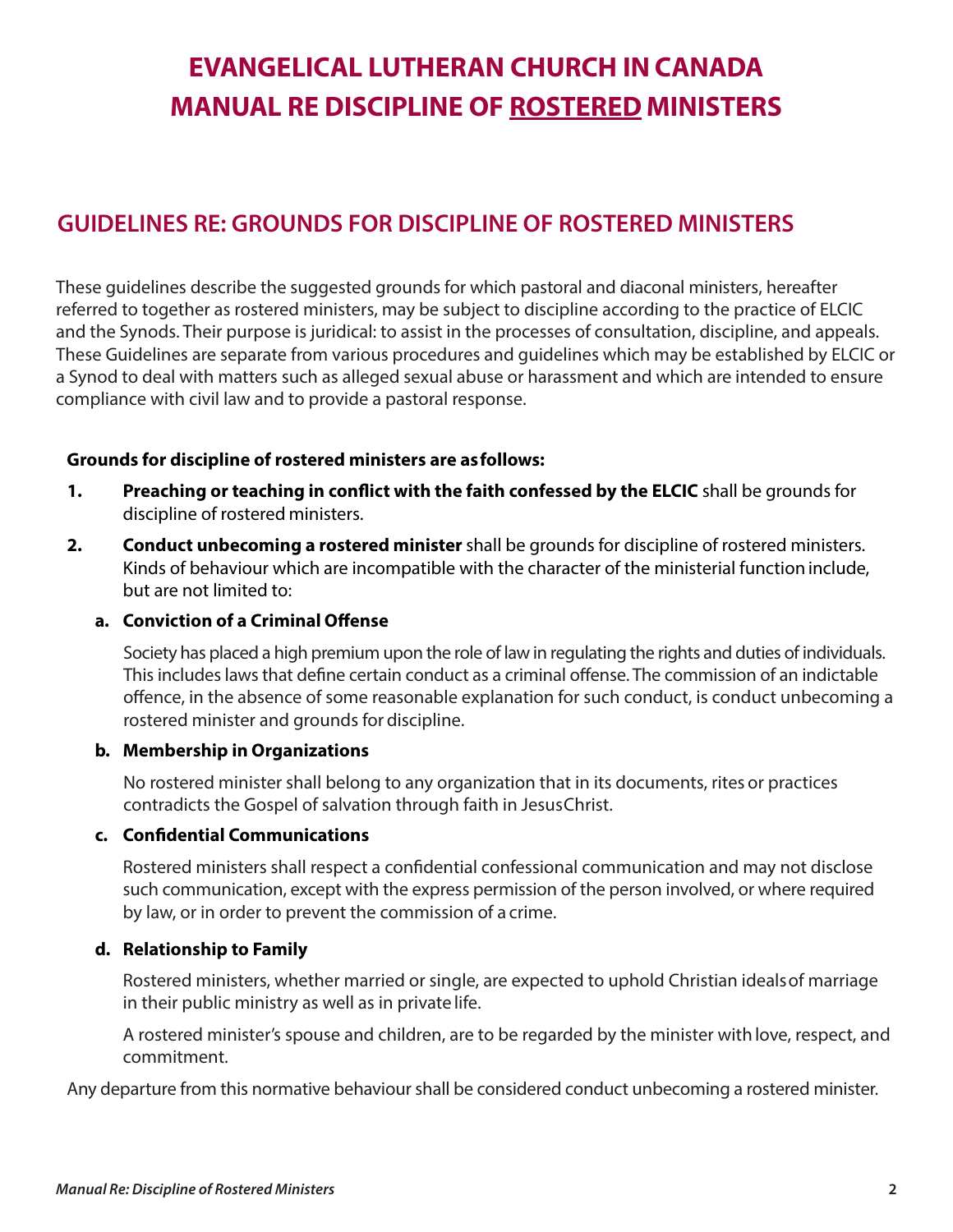Such departure might include any of the following:

- (i) Separation or divorce that occurs without consultation with the synodical bishop's office and without the rostered minister taking appropriate action on any agreement reached in such consultation. Each case of separation or divorce must be considered pastorally.
- (ii) Desertion or abandonment of spouse or children.
- (iii) Abuse of spouse or children.
- (iv) Repeated failure to meet legally determined family support obligations.

#### **e. Sexual Matters**

Adultery, promiscuity, the sexual abuse of another, or the misuse of counseling relationships for sexual favors or other advantage would constitute conduct unbecoming a rostered minister.

#### **f. Substance Abuse**

Misuse of alcohol or mind-altering substances impairs the ability of a rostered minister to perform the duties of the office with full effectiveness. The failure to embark on an effective treatment program or to follow through on treatment and abide by the terms of such treatment and the consequent impairment of performance is conduct unbecoming a rostered minister.

#### **g. Fiscal Responsibilities**

Rostered ministers are expected to conduct their fiscal affairs in accordance with ethical and legal requirements. Among those fiscal activities which shall be considered conduct incompatible with the character of the ministerial office are:

- (i) indifference to or avoidance of legitimate and neglected personal debts;
- (ii) embezzlement of money or improper appropriation of the property of others; and
- (iii) using the ministerial office improperly for personal financial advantage.

#### **h. Dishonesty**

Any act of dishonesty, including, but not limited to, any act of plagiarism (which is defined as presenting, whether intentionally or not, the ideas, expression of ideas or work of others (whether attributed or anonymous) as one's own in any work, lecture, writing, publication, video, broadcast, sermon, or teaching).

- **3. Willful disregard or violation of the functions and standards established by ELCIC for rostered** ministry shall be grounds for discipline of rostered ministers. Functions and standards for ordained ministry are found in the ELCIC Constitution, Article VII and the ELCIC Administrative Bylaws, Part III; Functions for lay diaconal ministry are found in the ELCIC Constitution, Article VIII and the ELCIC Administrative Bylaws, Part III.1.
- **4. Willful disregard of the constitution, administrative bylaws or enactments of ELCIC or the Synods** shall be grounds for discipline of rostered ministers.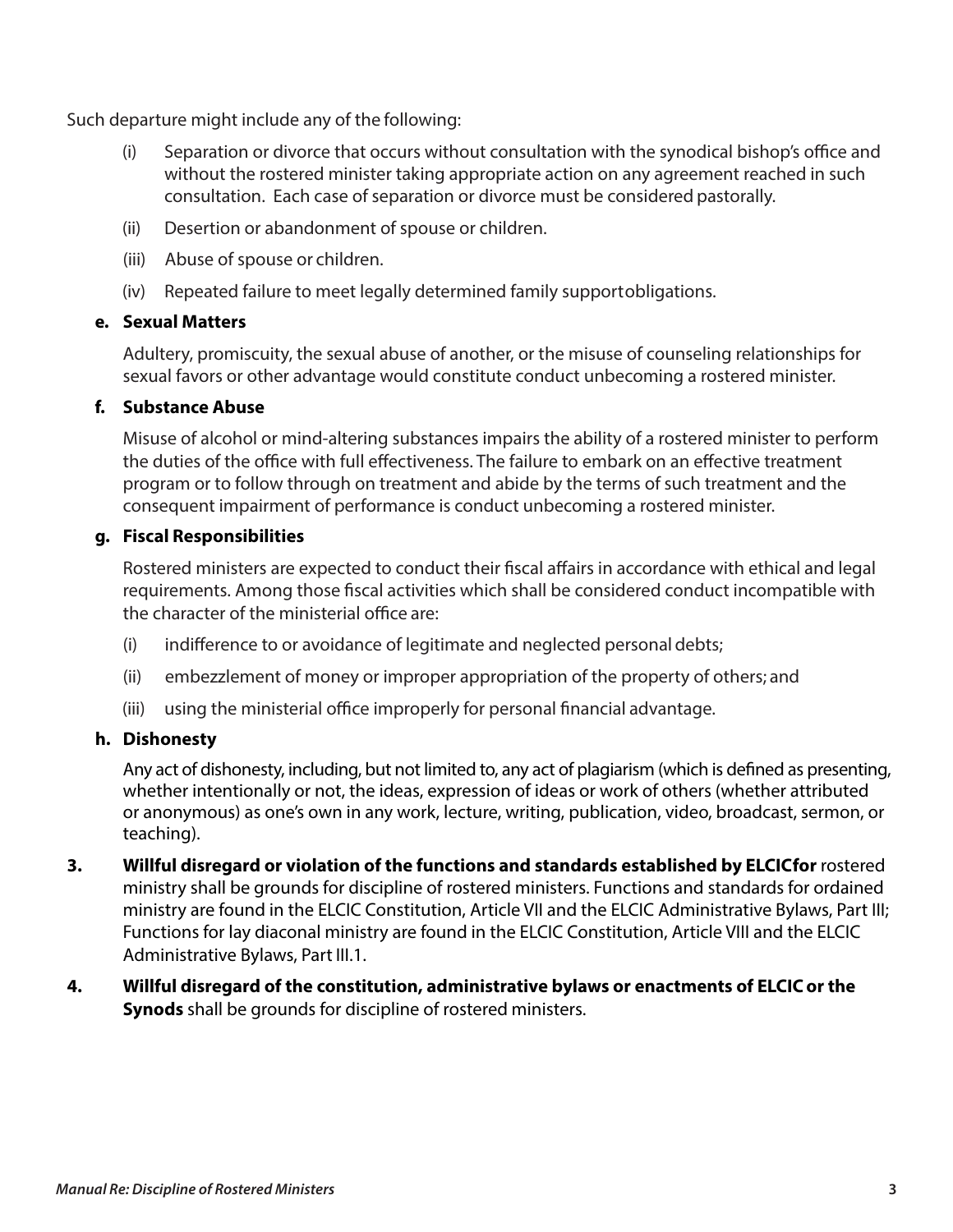### **RULES FOR SYNOD INVESTIGATING COMMITTEES**

#### **5. Definitions**

"Complainant" is the person or persons who lodge(s) a Complaint against a rostered minister which, if proven, could result in discipline of the minister.

"Complaint" is the written description of the allegations made against a rostered minister which, if proven, could result in discipline.

"Respondent" is the rostered minister who is the subject of a Complaint which, if proven, could result in discipline of the rostered minister.

#### **Establishing the Need for an Investigating Committee**

- 6. Rostered ministers shall be subject to discipline for:
	- a) preaching and teaching in conflict with the faith confessed by the ELCIC;
	- b) conduct unbecoming a rostered minister;
	- c) willful disregard or violation of the functions and standards established by the ELCIC for rostered ministry; and
	- d) willful disregard of the constitution, administrative by-laws, or enactments of the ELCIC or the Synod.
- 7. The synodical bishop, upon becoming aware of circumstances that might subject a rostered minister to discipline as outlined in the proceeding Rule, shall investigate such matters, shall consult with the minister and shall seek to deal with such circumstances.

Should these endeavors not be resolved to the satisfaction of the synodical bishop, the synodical bishop may censure or admonish the rostered minister either privately or before the synod council, or may initiate a Complaint against the rostered minister, to be dealt with in the manner set out below.

- 8. A Complaint against a rostered minister which could lead to discipline must be specific and in writing, subscribed to by a Complainant, and may be made by one or more of the following:
	- a) a majority of the members of the congregational council of the congregation of which the rostered minister is under call, submitted to the synodical bishop;
	- b) a majority of the voting members of the congregation of which the rostered minister is under call, submitted to the synodical bishop;
	- c) a majority of the members of the governing body to which the rostered minister is accountable (if the minister is not under call from a parish) submitted to the synodical bishop;
	- d) at least 10 rostered ministers of the synod on whose roster the rostered minister subject to the Complaint is listed, submitted to the synodical bishop; or
	- e) the synodical bishop.

Upon receipt of a proper Complaint under this paragraph 8, the synodical bishop shall immediately proceed to appoint an Investigating Committee to investigate the Complaint and shall arrange the first meeting of the Committee and provide each member of the Committee with a copy of all written material provided to the synodical bishop by the Complainant and the Respondent.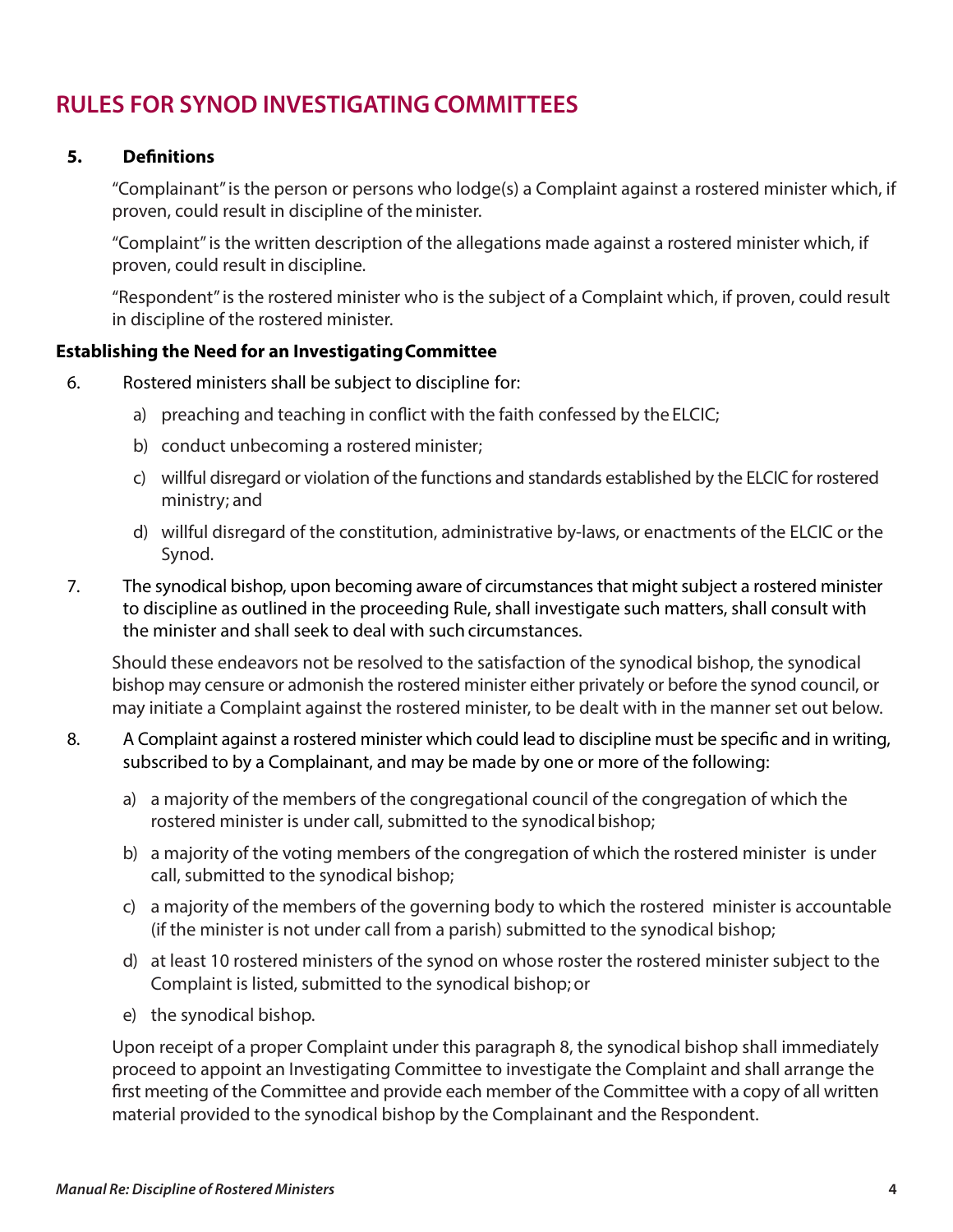9. If the Complainant is a synodical bishop then references in paragraph 8 and in paragraphs 60(c), 61, 62 and 63 to "synodical bishop" shall not include the Complainant but rather shall include the National Bishop or a synodical bishop, other than the Complainant, chosen by the National Bishop.

#### **10. Temporary Suspension of the Respondent**

If, upon investigation by the synodical bishop, but before a recommendation has been made by a Committee on Discipline, obvious heresy or flagrant immorality of an rostered minister is apparent to the synodical bishop, or if a rostered minister shall have admitted guilt or absconded, or if the circumstances are such that, in the opinion of the synodical bishop, the congregation, the Synod or the ELCIC would suffer injury if the rostered minister continued to exercise the office of the rostered ministry during the progress of disciplinary procedures, the synodical bishop may immediately suspend the rostered minister from the office of the ministry until the Complaint has been fully and finally decided by the synod council. Each such suspension shall be reported to the next meeting of the synod council.

In the event a rostered minister is suspended from the office of ministry, the congregation or other employing agency shall continue to pay the salary and benefits until the matter is resolved by the Committee on Discipline.

#### **11. The Investigating Committee: Preliminary Matters**

- a) The Investigating Committee shall be composed of two rostered ministers and two lay members of the synod appointed by the synodical bishop.
- b) The Investigating Committee must be seen to be impartial and without bias toward either the Respondent or the Complainant. No person may serve on the Investigating Committee who:
	- i. has any substantial prior knowledge of the matters to be reviewed by the Investigating Committee;
	- ii. is related to either the Respondent or the Complainant;
	- iii. was, or is a member of a congregation served by the Respondent; or
	- iv. was, or is, a member of a congregation where the Complainant are members.

Should such a person inadvertently be appointed to an Investigating Committee, such a person shall declare the conflict and withdraw immediately from the Committee so that another person may be appointed.

- 12. The Investigating Committee shall choose one of its members to serve as chairperson and one of its members to serve as its secretary. The chairperson shall be responsible for presiding at the meetings of the Committee, arranging for all meetings of the Committee, arranging for interviews with all necessary persons in the course of the investigation, communicating with the synodical bishop and all parties involved in the investigation. The secretary shall be responsible for keeping accurate summary of all meetings and interviews and for correspondence resulting from the investigation.
- 13. The expenses of the Investigating Committee shall be the responsibility of the synod. The expenses of the Complainant shall be borne by the Complainant and the expenses of the Respondent shall be borne by the Respondent.

#### **The Work of the Investigating Committee**

14. A quorum for a meeting of the Investigating Committee shall be all four members.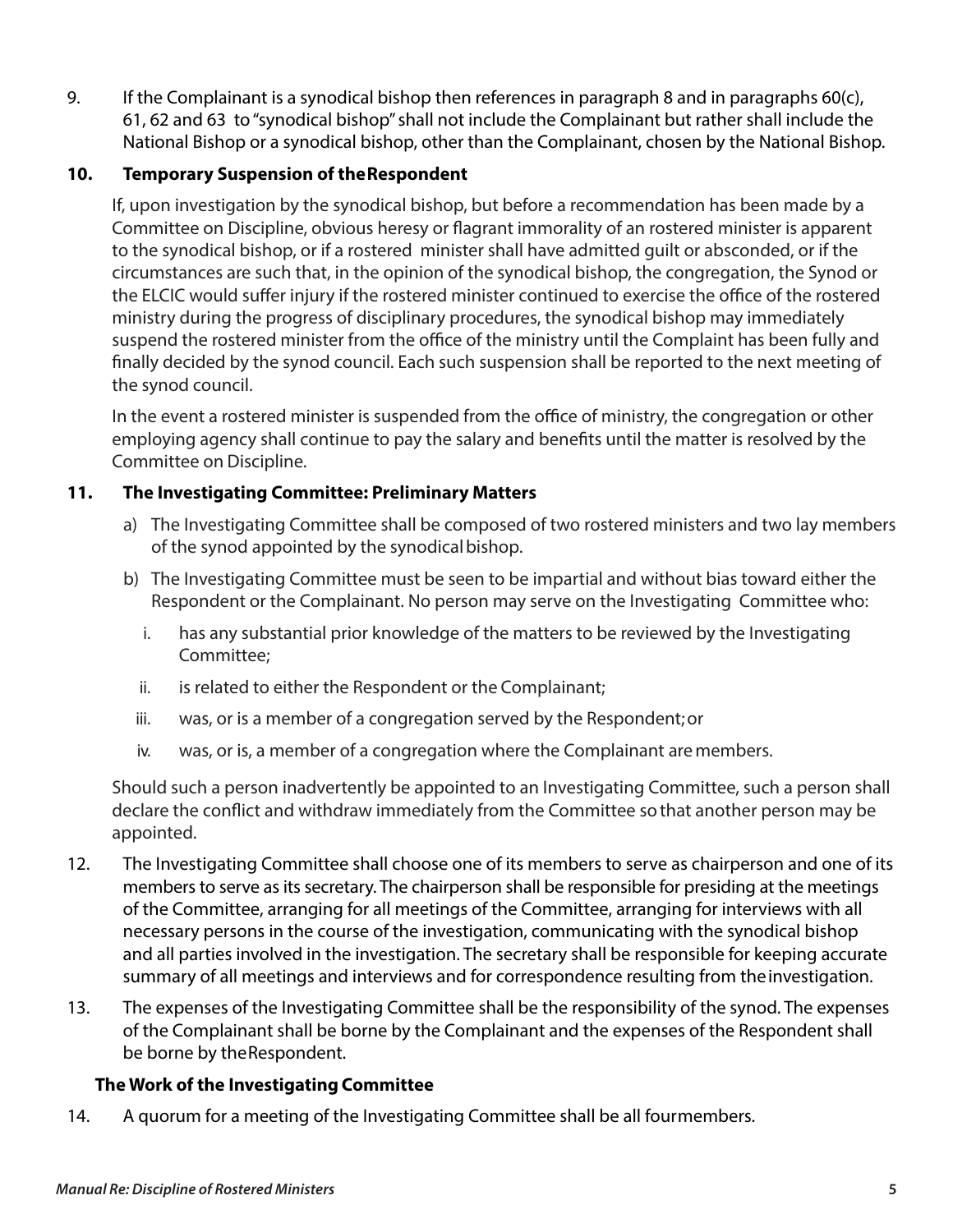- 15. The Committee shall review the Complaint, any responses to the Complaint by the Respondent and shall plan for how it will conduct the investigation. In conducting the investigation the Committee shall make such inquiries as the Committee deems appropriate.
- 16. The Committee shall arrange interviews with the Complainant and with the Respondent. Interviews should be scheduled in such a way as to maximize the use of time for the Committee while minimizing awkwardness for both the Complainant and the Respondent.
- 17. As a courtesy to the parties, the actual interviews should be carefully planned. The questions to be asked and follow up questions should be considered by the Committee.

#### **The Investigating Committee: Determination, Report, and Post-Hearing Matters**

- 18. For the purpose of reaching its determination, the Investigating Committee shall meet without the presence of any person who is not a member of the Committee other than its own attorney.
- 19. The Investigating Committee shall determine whether or not there are reasonable and probable grounds to believe that the Respondent should be subject to discipline. The report of the Investigating Committee shall be in writing, shall outline the evidence it heard, and shall indicate the conclusions of the Committee.
- 20. At least three members of the Investigating Committee must concur with a determination that there are reasonable and probable grounds to believe the Respondent should be subject to discipline.
- 21. If the Investigating Committee determines that there are no reasonable and probable grounds to believe the Respondent should be subject to discipline, it shall report this finding to the synodical bishop, who shall inform the parties involved. In such circumstances all documentary and physical evidence submitted to the Investigating Committee shall be returned to the party who presented it.
- 22. If the Investigating Committee determines that there are reasonable and probable grounds to believe the Respondent should be subject to discipline, the synodical bishop shall convene a Committee on Discipline as soon as possible, but not later than 60 days after the report of the Investigating Committee is submitted, to hold a hearing with respect to the matter. In such circumstances all documentary and physical evidence in the possession of the Investigating Committee shall be presented to the Committee on Discipline, at their first meeting by the Investigating Committee together with the report of the Investigating Committee.
- 23. Upon completion of its report, the file and records of the Investigating Committee shall be maintained in the synod office for safekeeping.
- 24. If a Committee on Discipline is convened, representatives of the Investigating Committee shall present the report of the Investigating Committee to the Committee on Discipline and may participate in any hearing conducted by the Committee on Discipline.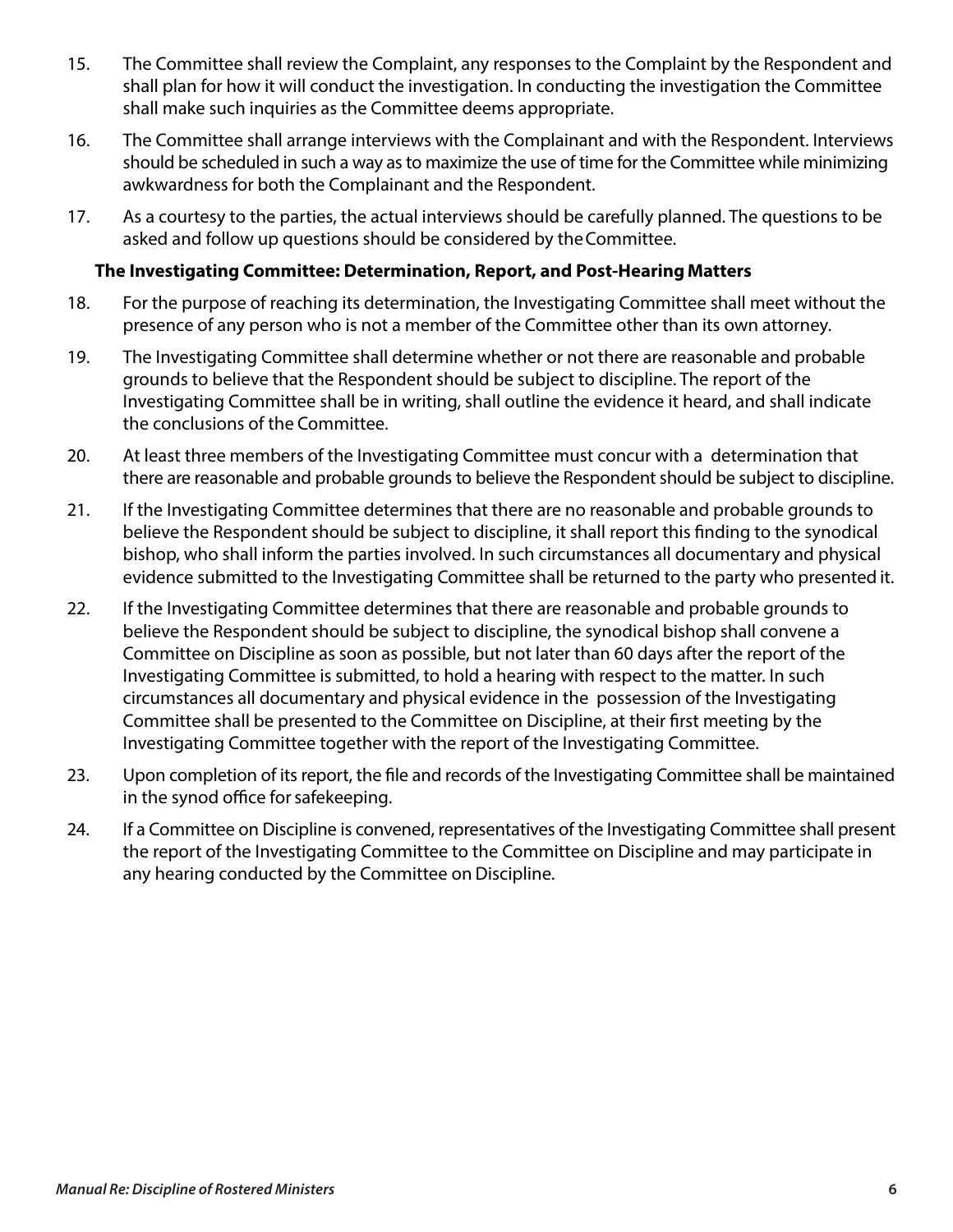### **RULES FOR SYNOD COMMITTEES ON DISCIPLINE**

#### **25. Definition of Terms**

"Complainant" is the person or persons who lodge(s) a Complaint against a rostered minister which, if proven, could result in discipline of the minister, and includes the Investigating Committee.

"Complaint" is the written description of the accusations made against a rostered minister which, if proven, could result in discipline.

"Respondent" is the rostered minister who is the subject of a Complaint which, if proven, could result in discipline of the minister

#### **Committee on Discipline—Preliminary Matters**

- 26. If the Investigating Committee determines that there are reasonable and probable grounds to believe a rostered minister should be subject to discipline, the synodical bishop shall convene a Committee on Discipline as soon as possible, but not later than 60 days after the report of the Investigating Committee is submitted, to hold a hearing with respect to the matter. In such circumstances all documentary and physical evidence in the possession of the Investigating Committee shall be presented to the Committee on Discipline, at their first meeting,by the Investigating Committee together with the report of the Investigating Committee.
- 27. A Committee on Discipline shall consist of seven members appointed by the synod council.

The National Bishop of the ELCIC shall nominate one rostered minister and one lay person from outside the synod involved to serve on the Committee on Discipline. In addition three rostered ministers and two lay persons from within the synod shall be appointed to the Committee on Discipline. The synodical bishop, or such person approved in his or her stead pursuant to paragraph 9, shall be entitled to attend any hearing of the Committee on Discipline, but shall not be a member of the Committee on Discipline, nor shall she or he attend or be involved in the deliberations of the Committee on Discipline.

- 28. The Committee on Discipline must be seen to be impartial and without bias toward either the Respondent or the Complainant. No person may serve on the Committee on Discipline who:
	- a) has any substantial prior knowledge of the matters to be reviewed by the Committee of Discipline;
	- b) is related to either the Respondent or the Complainant;
	- c) was or is a member of a congregation served by the Respondent; or
	- d) was or is a member of a congregation where the Complainant are members.

Should such a person inadvertently be appointed such a person shall declare the conflict and withdraw immediately from the Committee so that another member may be appointed.

29. The Committee on Discipline shall choose as its chairperson one of its members who was a nominee of the national bishop of the ELCIC, and shall choose one of its members to serve as its secretary. The chairperson shall be responsible for presiding at the meetings of the Committee, arranging for all meetings of the Committee, and shall fix a time and place for the Committee on Discipline to hold a hearing to consider the Complaint. The secretary shall be responsible for keeping a record of the proceedings of the Committee, for putting together the final written report of the Committee, and for all correspondence necessary to support the work of the Committee.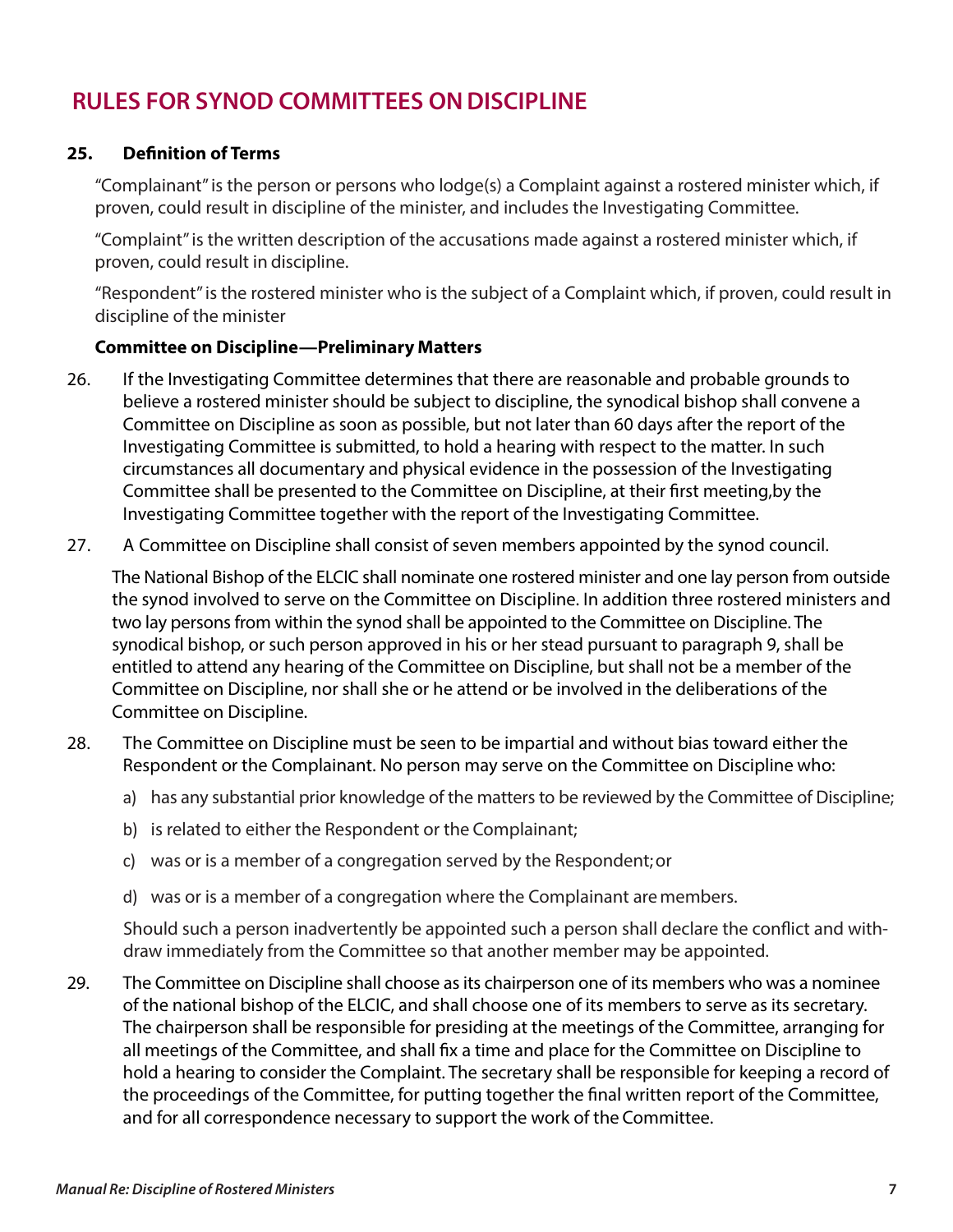- 30. The quorum for a meeting of the Committee on Discipline shall be six members.
- 31. The expenses of the Committee on Discipline shall be the responsibility of the synod. The expenses of the Complainant shall be borne by the Complainant and the expenses of the Respondent shall be borne by the Respondent.

#### **The Hearing Before the Committee on Discipline.**

- 32. The Respondent shall be entitled to a full hearing before the Committee on Discipline, but the Committee on Discipline may refuse to consider evidence that clearly has no bearing upon the Complaint or that is unduly cumulative.
- 33. The Respondent, the Complainant, and the chairperson of the Investigating Committee shall be given at least ten days' notice in writing of the time and place and date of the hearing.
- 34. The hearing before the Committee on Discipline shall commence at the time and place set forth in the notice issued pursuant to paragraph 33, unless in the opinion of the chairperson of the Committee, after consultation, if practical, with the parties involved or their representatives, an emergency such as snowstorm, flood, or airline strike, necessitates a postponement or change of site of the hearing.
- 35. In the proceedings before Committee on Discipline there shall be a presumption of innocence in favor of the Respondent. Among other things this requires that:
	- a) the Committee shall reach its finding and recommendations solely on the basis of the evidence presented at the hearing before the Committee;
	- b) the Complainant and/or the Investigating Committee have the burden of proof as provided in paragraph 49; and
	- c) the evidence presented at the hearing, as well as the entire process before the Committee, shall be in conformity with the requirements of the constitution of the Synod and constitution and the administrative by-laws of the ELCIC and these Rules, including specifically the due process requirements set forth in paragraphs 52 to 56 inclusive.
- 36. The hearing shall not be open to the public unless both the Complainant and the Respondent agree to a public hearing.
- 37. The Investigating Committee shall, through its representatives, present the report of the Investigating Committee to the Committee on Discipline, and may present evidence, call its own witnesses and question witnesses.
- 38. In the hearing:
	- a) the Respondent, the Complainant and the Investigating Committee may each be represented by not more than two representatives who may present or assist in the presentation of the evidence;
	- b) the Committee on Discipline may permit attendance by a limited number of other persons, with the consent of both the Respondent and the Complainant, or as may be otherwise determined by the Committee on Discipline;
	- c) while testifying a witness may be accompanied by a spouse and by a friend or advocate; and
	- d) witnesses shall be permitted in the hearing only when testifying.
- 39. Persons permitted to attend the hearing under subparagraphs 38.b. and c. shall not have any role in the proceedings, unless specifically authorized by an additional rule adopted by the Committee on Discipline in a particular case.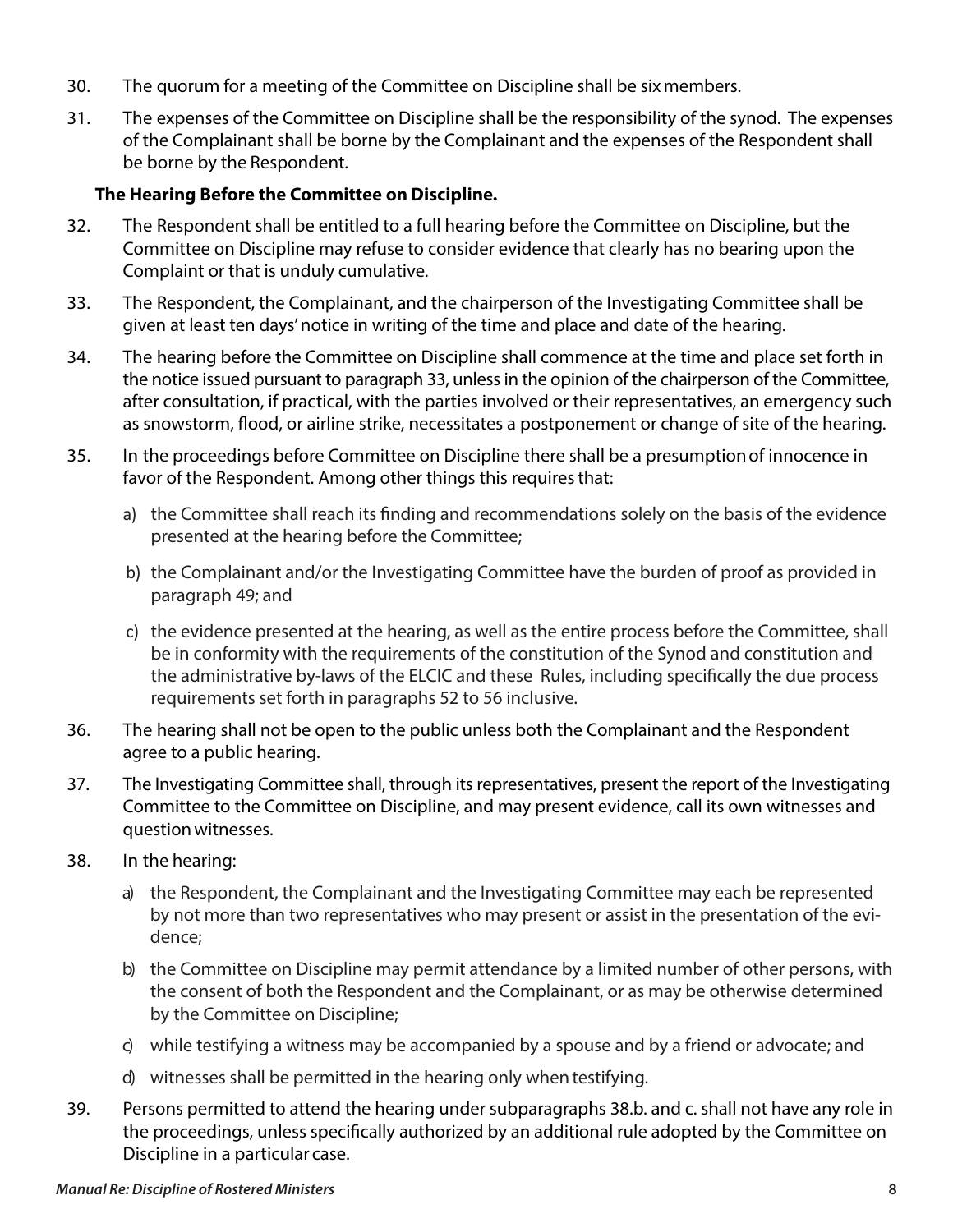- 40. A verbatim record of the hearing shall be made by an audio or video tape recording or by a stenographer or a court reporter.
- 41. Following the presentation of its report by the Investigating Committee, the Complainant and the Respondent may, but need not, make opening statements. Such opening statements shall be limited to no more than one hour per side. The Complainant shall be entitled to make the first such opening statement.
- 42. The Investigating Committee and/or the Complainant may first call witnesses, including the Complainant if appropriate, to present evidence in support of the Complainant. They may also present documentary evidence in support of the Complainant.
- 43. After the Complainant and the Investigating Committee have had the opportunity to call witnesses and to offer any documentary evidence, the Respondent may call witnesses and offer documentary evidence.
- 44. After the Respondent has called witnesses and offered documentary evidence, first the Complainant and the Investigating Committee, then the Respondent may call witnesses and offer documentary evidence for the purpose of rebuttal.
- 45. The Respondent has the right to testify or to remain silent.
- 46. Whenever a witness (including the Respondent or the Complainant) testifies, the party who has called the witness shall first question the witness, following which the other party may question the witness on any matter relevant to the Complaint. Then the party calling the witness may again question the witness, but only with respect to new matters which arose during the other party's questioning of the witness. A representative of a party, in lieu of the party, may question any witness. Committee members may also question the witness for the purpose of clarification.
- 47. The Complainant and/or the Investigating Committee and the Respondent or their representatives may, but need not, present closing statements. Closing statements shall be limited to no more than one hour per side. The Respondent shall make the first closing statement. The Complainant and the Investigating Committee shall be entitled to make the final closing statements.
- 48. The rules of evidence and other rules used in formal judicial proceedings shall not necessarily apply to the hearing. Testimony or documentary evidence shall not be excluded merely because it would be excluded under such formal rules. For example, evidence shall not be excluded merely because it is hearsay, although individual members of a Committee on Discipline may choose to give hearsay evidence little or no weight or importance.
- 49. The Complainant and the Investigating Committee shall have the burden of proof. The Committee on Discipline shall not find that any allegation contained in the Complaint is true unless the Complainant and/or the Investigating Committee has proven that it is true by a preponderance of the evidence. An allegation has been proven true by a preponderance of the evidence if the Committee, after weighing all of the evidence presented at the hearing, believes that more likely than not the allegation is true.
- 50. At any time during the hearing the Committee on Discipline may decide to meet in-camera session for deliberations, either with the participation of the parties to the Complaint and their respective representatives, or without the participation of such parties.
- 51. If the Respondent and the Respondent's representative should fail to appear at the scheduled hearing before the Committee on Discipline, the Committee, after making a record that the Respondent was given notice of the date, time and place of the hearing, and other information relevant to the Respondent's absence of which the Committee has knowledge, may either: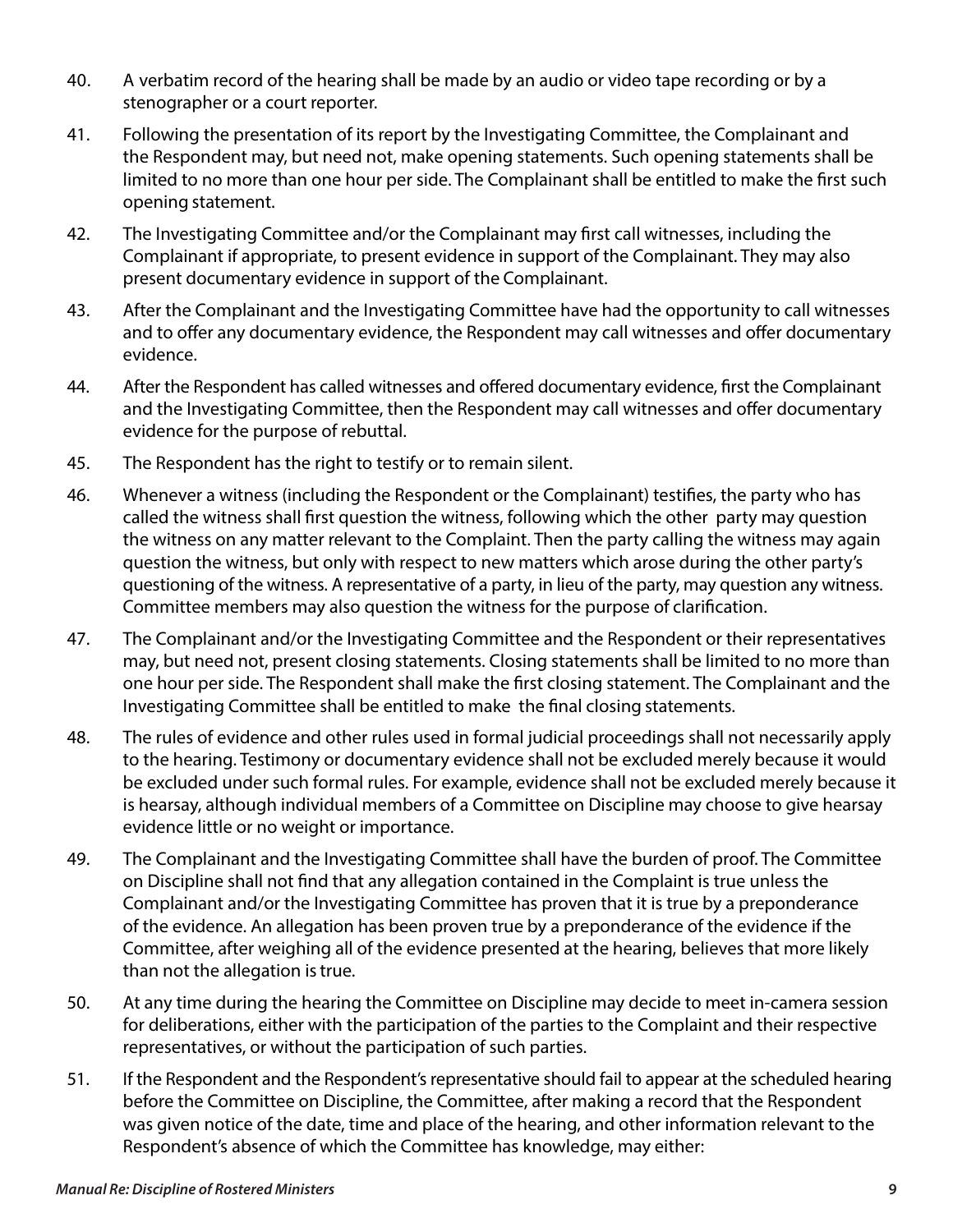- a) proceed to hear the testimony and evidence offered by the Complainant and render its written decision; or
- b) adjourn the hearing to a rescheduled date, if the Committee concludes that the absence is justified.

#### **Due Process in Discipline Proceedings.**

- 52. The Committee on Discipline shall afford the Respondent due process in discharging its responsibilities.
- 53. "Due process" means:
	- a) the right to be given specific written notice of Complaint;
	- b) in the case of the Respondent, the right to testify in person or to remain silent;
	- c) the right to call witnesses;
	- d) the right to introduce documentary evidence concerning the Complaint;
	- e) the right to confront and cross-examine all witnesses;
	- f) the right to a hearing closed to the public unless both the Complainant and the Respondent agree to a public hearing;
	- g) the right to a written decision of the Committee on Discipline; and
	- h) the right to be treated with fundamental procedural fairness.
- 54. "Fundamental procedural fairness" means:
	- a) avoidance by Committee members of written communications to or from either Respondent or Complainant without copy to the other;
	- b) avoidance by Committee members of oral communications with either the Respondent or the Complainant outside of the presence of the other;
	- c) maintaining decorum during the hearing;
	- d) allowing both the Complainant and the Respondent to present their cases without unnecessary interruptions;
	- e) keeping a verbatim record of the hearing, either made by audio or video tape recording or a stenographer or court reporter;
	- f) allowing both the Complainant and the Respondent to be accompanied at the hearing by a representative (who may, but need not, be an attorney) who may also participate in the proceedings;
	- g) impartiality of the Committee which consider the Complaint; and
	- h) the right to be treated in conformity with the governing documents of the Synod or the ELCIC.
- 55. "Due process" and 'fundamental procedural fairness' shall be defined without regard to how these concepts may be defined in secular civil or criminal proceedings. "Due process" and "fundamental procedural fairness" shall mean nothing more and nothing less than what is provided in paragraphs 53 and 54, respectively.
- 56. Once a Complaint against a person has been considered by a Committee on Discipline, that person shall not be required to answer that Complaint again except if a different but related Complaint is laid.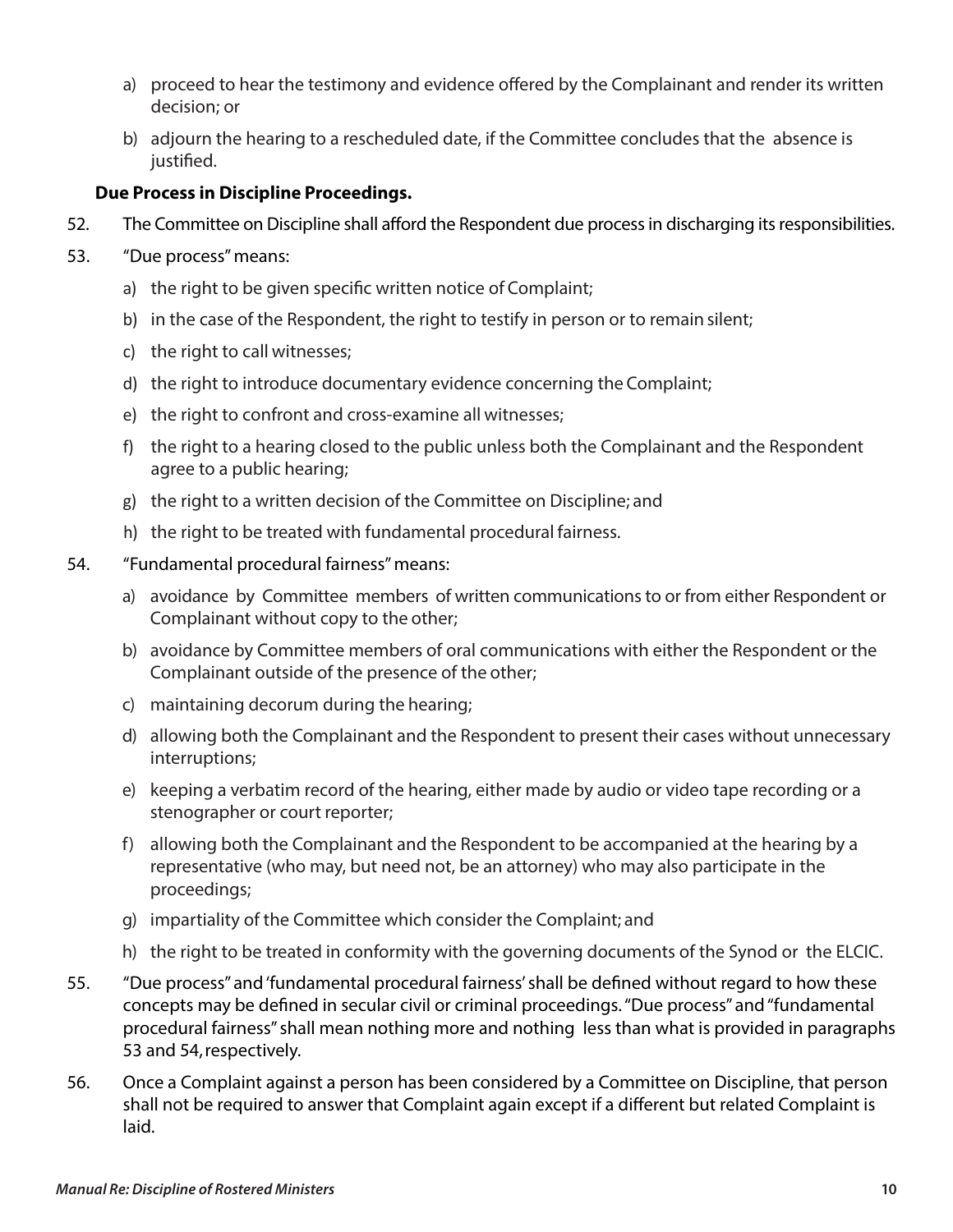#### **The Committee on Discipline: Determination, Report, and Post-Hearing Matters**

- 57. For the purpose of reaching its findings of fact and recommendations, the Committee on Discipline shall meet without the presence of the Respondent, the Complainant, their representatives or any other person who is not a member of the Committee, other than the attorney of the Committee on Discipline.
- 58. When the Committee on Discipline has determined by the preponderance of the evidence the Respondent should be subject to discipline, it shall recommend the appropriate disciplinary action. Otherwise the Committee shall recommend the dismissal of the Complaint.
- 59. At least six members of the Committee on Discipline who were present during the hearing when all evidence was presented to the Committee must concur with the determination that the Respondent should be subject to discipline.
- 60. The Committee on Discipline shall report its findings and recommendations in writing.

The report shall be in two parts:

- a) Findings of Fact: In this part, the Committee shall set forth what it has found to be the relevant facts—that is, what it believes to be the truth of the matter.
- b) Recommendation: In this part, the Committee shall state whether, based upon the evidence, it believes the Respondent should be subject to discipline and, if so, what discipline the Committee recommends be imposed on the Respondent. When making such determination the Committee should ensure that the recommendations are:
	- measurable (that it will be clear when the discipline is complete),
	- that there is a time line attached to the discipline (with a clear process for extensions),
	- **•** that it is clear who will supervise compliance with the discipline, and
	- **•** that there are specific consequences made for non-compliance by the Respondent with the discipline.
- c) The disciplinary actions which the Committee on Discipline may recommend are:
	- private censure and admonition by the synodical bishop;
	- censure and admonition by the synodical bishop before the synod council;
	- **EXECT** suspension from the office and functions of the rostered ministry by the synod council for a designated period or until there is satisfactory evidence of repentance and amendment; or
	- **•** removal from the roster by the synod council.
- 61. The Committee on Discipline shall file its written findings and recommendation to the synodical bishop, the Complainant and the Respondent within 15 days from the time the Committee completed the hearing.
- 62. If the Committee on Discipline recommends that the disciplinary action should be private censure and admonition by the synodical bishop ("private censure") or censure and admonition by the synodical bishop before the synod council ("council censure"), the synodical bishop may proceed to administer the discipline recommended or reject such recommendations. The form of private censure or council censure shall be in the discretion of the synodical bishop. The synodical bishop shall report in writing the findings and recommendation of the Committee on Discipline to the next in person meeting of the synod council and shall advise the synod council of any action taken by the synodical bishop as a result of such recommendations.